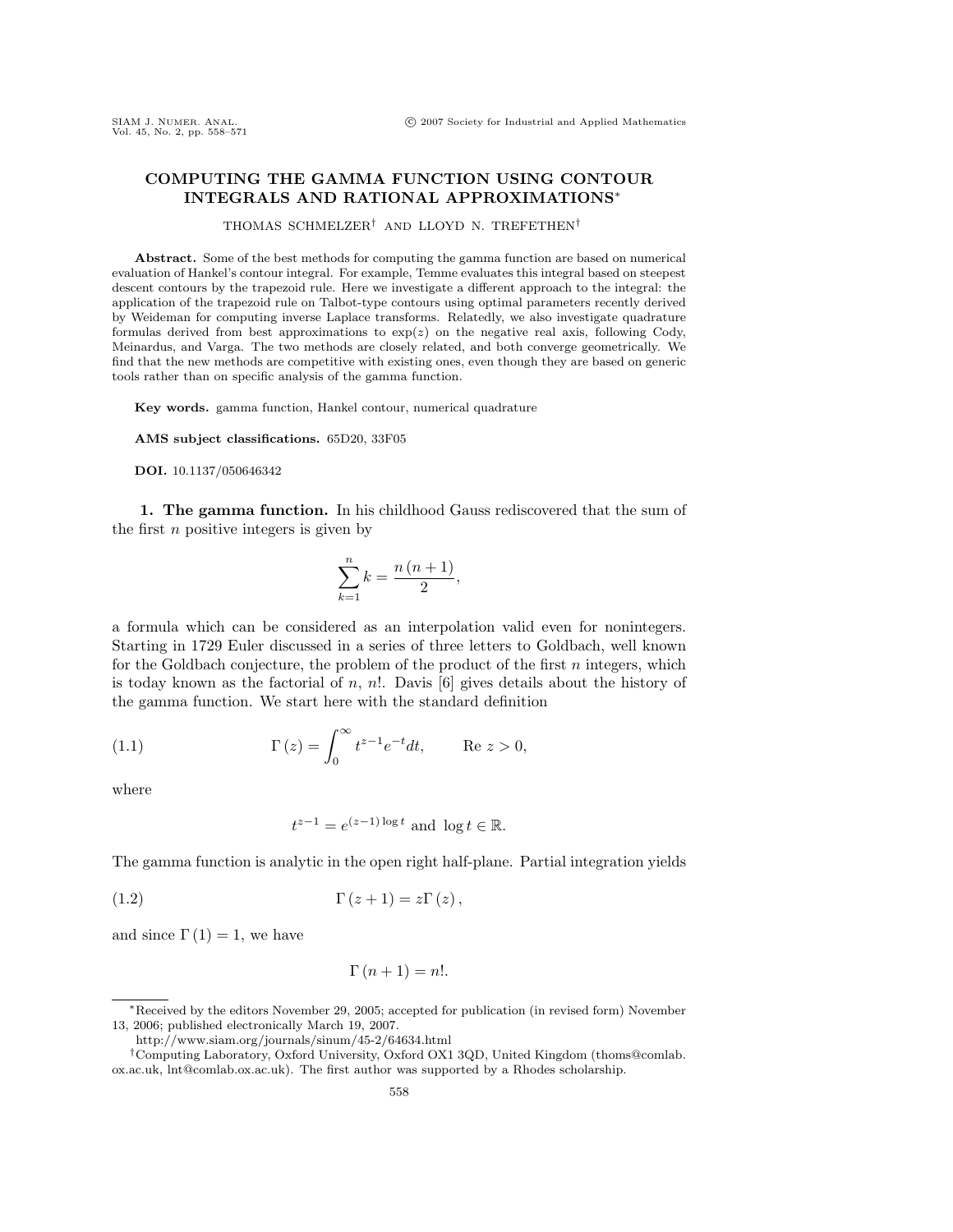Any confusion caused by this identity dates back to Legendre. It is possible to continue the gamma function analytically into the left half-plane. This is often done by a representation of the reciprocal gamma function as an infinite product [1, eq. 6.1.2]:

$$
\frac{1}{\Gamma(z)} = \lim_{n \to \infty} \frac{n^{-z}}{n!} z (z+1) \dots (z+n)
$$

valid for all z. This representation shows that  $\Gamma(z)$  has poles for  $z = 0, -1, -2, \ldots$ . Of more practical use is the reflection formula [1, eq. 6.1.17]:

(1.3) 
$$
\Gamma(z) \Gamma(1-z) = \frac{\pi}{\sin \pi z}, \qquad z \notin \mathbb{Z}.
$$

This identity implies  $\Gamma(1/2) = \sqrt{\pi}$ . It is standard to approximate the gamma function only for Re  $z \geq 1/2$  and to exploit (1.3) for Re  $z < 1/2$ .

**2. Hankel's representation.** An alternative representation for the reciprocal gamma function, which is an entire function, is due to Hankel [11]. Substituting  $t = su$  in  $(1.1)$  yields

$$
F(s) := \frac{\Gamma(z)}{s^z} = \int_0^\infty u^{z-1} e^{-su} du,
$$

which can be regarded as the Laplace transform of  $u^{z-1}$  for fixed complex z. Hence  $u^{z-1}$  can be interpreted as an inverse Laplace transform:

$$
u^{z-1} = \mathcal{L}^{-1}{F(s)} = \frac{1}{2\pi i} \int_{\mathcal{C}} e^{ku} F(k) dk = \frac{1}{2\pi i} \int_{\mathcal{C}} e^{ku} \frac{\Gamma(z)}{k^z} dk.
$$

The path  $\mathcal C$  is any deformed Bromwich contour such that  $\mathcal C$  winds around the negative real axis in the anticlockwise sense (see Figure 1). Now we substitute  $s = ku$ , which yields

$$
u^{z-1} = \frac{1}{2\pi i} \int_{\mathcal{C}} e^{s \frac{\Gamma(z)u^z}{S^z u}} ds
$$

and hence

(2.1) 
$$
\frac{1}{\Gamma(z)} = \frac{1}{2\pi i} \int_{\mathcal{C}} s^{-z} e^s ds.
$$

The numerical evaluation of integrals of the form

(2.2) 
$$
I = \frac{1}{2\pi i} \int_{\mathcal{C}} e^s f(s) ds
$$

Fig. 1. A typical Hankel contour, winding around the negative real axis (dashed) in the anticlockwise sense.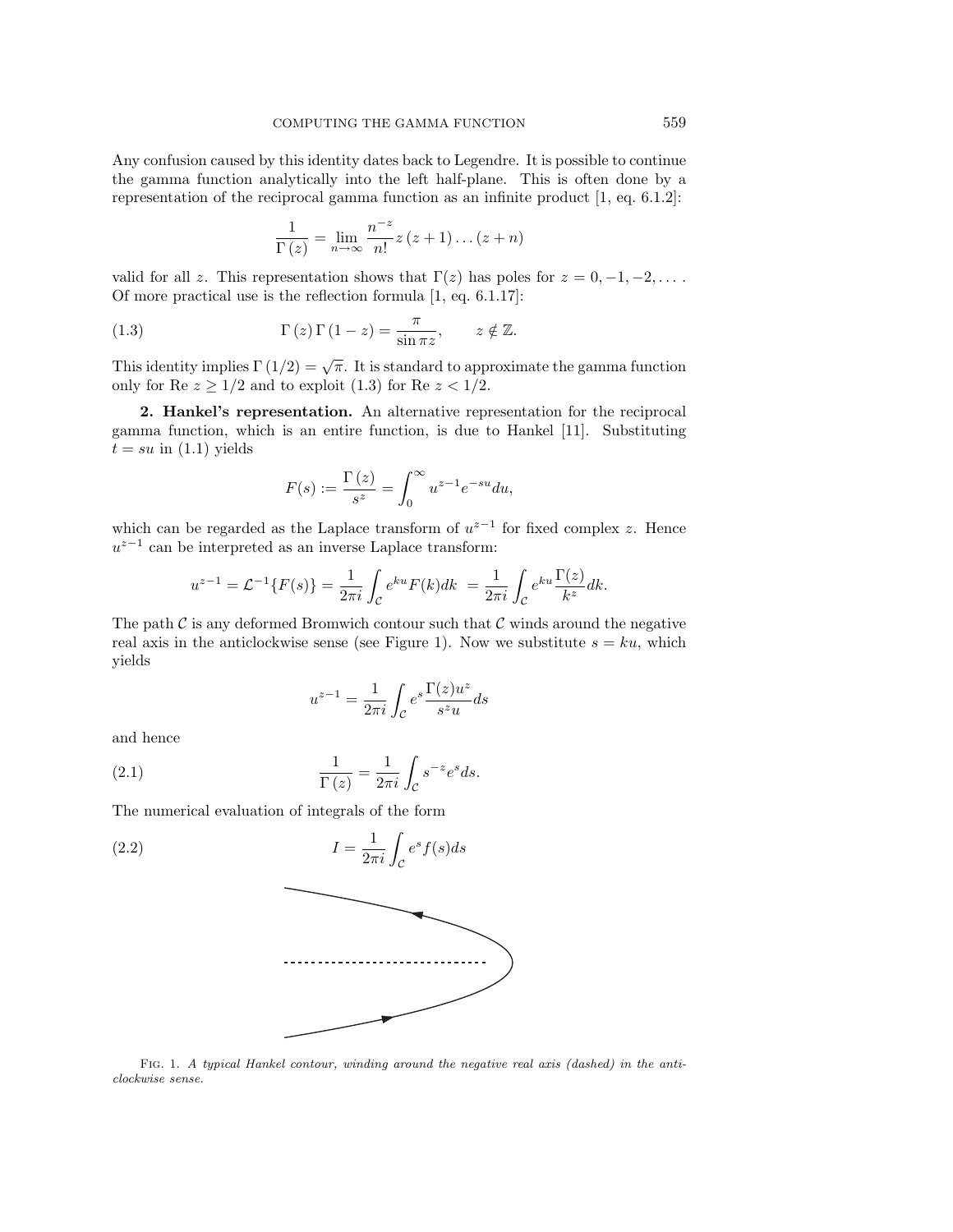has been discussed by Trefethen, Weideman, and Schmelzer [22]. The function  $s^{-z}$ has a branch cut on  $\mathbb{R}^- = (-\infty, 0]$  but is analytic everywhere else. Hence (2.2) is independent of  $\mathcal C$  under mild assumptions. The freedom to choose the path for inverse Laplace transforms has aroused a good deal of research interest. Recently Weideman and co-workers [22, 25, 24] have optimized parameters for the cotangent contours introduced by Talbot [19] as well as for other contours in the form of parabolas and hyperbolas. Here we focus on different numerical methods for which (2.1) is the common basis. In particular we shall compare

1. steepest descent contours,

- 2. Talbot-type contours,
- 3. rational approximation of  $e^s$  on  $(-\infty, 0]$ .

The first of these methods is an existing one, and the other two are new. Methods we do not compare are those of Spouge, Lanczos, and Stirling. Comments on these and on what is done in practice can be found in section 7.

In addition we mention in section 6 a generalization of (2.1) for matrices and introduce an idea for solving linear systems of the form  $\Gamma(A)x = c$  without computing  $\Gamma(A)$ .

**3. Saddle point method.** Saddle point methods in general are extensively discussed in the book by Bender and Orszag [3, sect. 6.6]. The reciprocal gamma function is a standard example for this technique presented in this and many other textbooks. We keep the details to a minimum and follow an approach of Temme [20], who advocates the numerical evaluation of the integral along a steepest descent contour. A zero of the first derivative of an analytic function f indicates a saddle point of  $|e^f|$ . Through this point runs a path C where f has a constant imaginary part and a decreasing real part. This is a very desirable property for asymptotic analysis and numerical quadrature schemes. In order to apply these ideas here we fix the movable saddle by a change of variable  $s = zt$ . We get

(3.1) 
$$
\frac{1}{\Gamma(z)} = \frac{e^z z^{1-z}}{2\pi i} \int_{\mathcal{C}} e^{z\phi(t)} dt,
$$

where  $\phi(t) = t - 1 - \ln t$ . If z is real and positive, then the integrand in (3.1) decreases exponentially as t moves away from 1 along the steepest descent contour. For complex  $z$ , on the other hand, the decrease becomes oscillatory, and in the limit of pure imaginary  $z$ , there is no decrease at all. Thus let us assume that  $z$  is a positive real number. Let  $t = \rho e^{i\theta}$  be the steepest descent path parameterized by the radius  $ρ$  and the argument  $θ$ . The vanishing imaginary part at  $t = 1$  induces the equation

$$
0 = \text{Im } \phi(t) = \rho \sin \theta - \theta.
$$

Hence the path is given by  $\rho = \theta / \sin \theta$ . Temme [20] gives the reparameterization

$$
\frac{1}{\Gamma(z)} = \frac{e^z z^{1-z}}{2\pi} \int_{-\pi}^{\pi} e^{-z\Phi(\theta)} d\theta,
$$

where

$$
\Phi(\theta) = 1 - \theta \cot \theta + \ln \frac{\theta}{\sin \theta}
$$

with  $\Phi(0) = 0$ . Note that the real part of  $dt/d\theta = (\cot \theta - \theta \csc^2 \theta) + i$  is an odd function of  $\theta$ .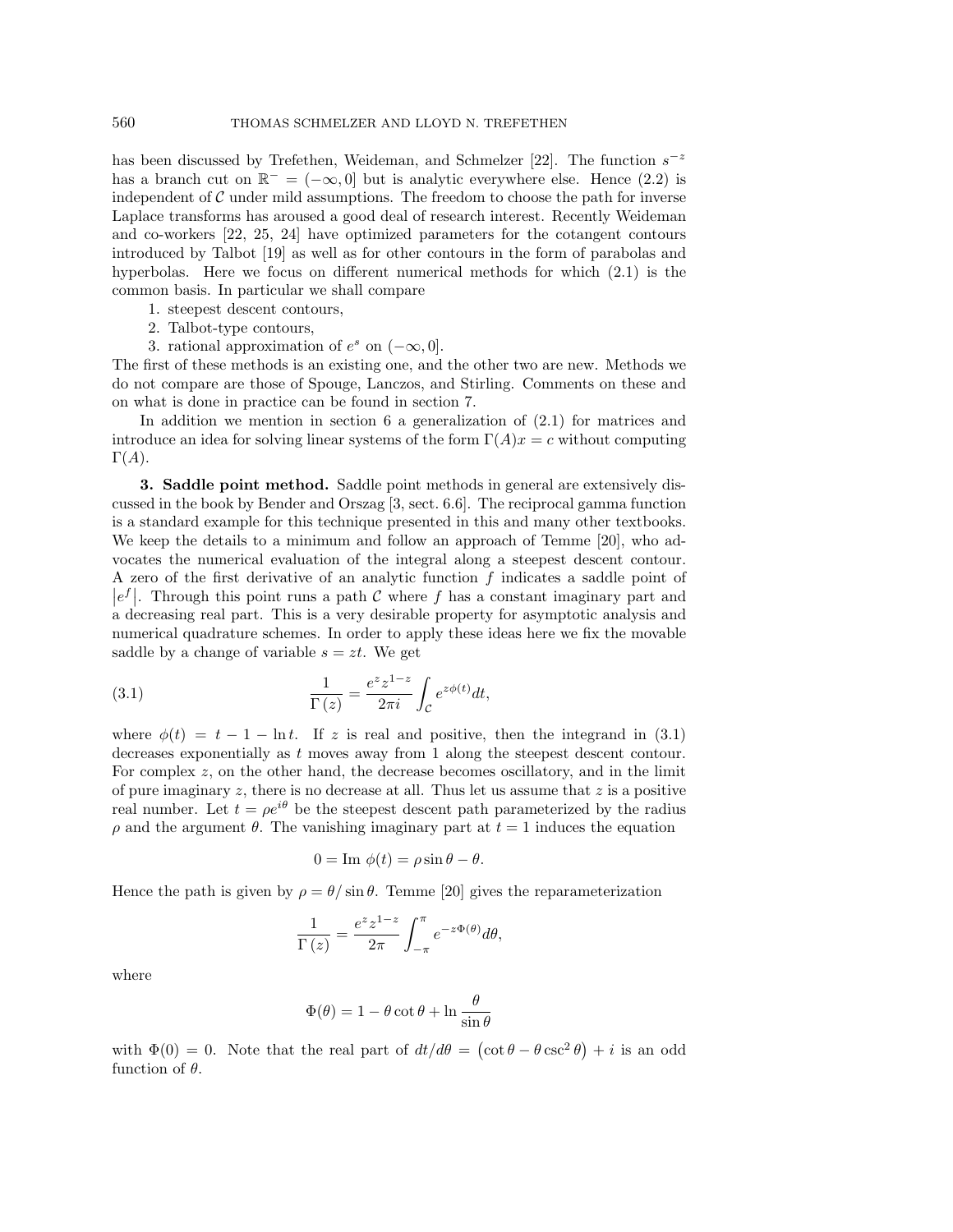The integral can be approximated by the midpoint rule, which is exponentially accurate. See [21] for a review of this phenomenon of high accuracy. The approximated integral is

(3.2) 
$$
I_N(z) = \frac{e^z z^{1-z}}{N} \sum_{k=1}^N e^{-z \Phi(\theta_k)},
$$

where the nodes are

$$
\theta_k = -\pi + \left(k - \frac{1}{2}\right) \frac{2\pi}{N}, \qquad 1 \le k \le N.
$$

This set of nodes is exponentially accurate, but it is not optimal for large  $z$ , for the nodes closer to  $-\pi$  and  $\pi$  contribute negligibly because of the fast decay along the path. We could delete some of these points to make the method even more efficient, truncating the interval to  $[-\tau, \tau]$  instead of  $[-\pi, \pi]$ .

**4. Direct contour integration.** Instead of working with saddle points, another approach is to apply the trapezoidal rule directly to (2.1). This makes it easy to evaluate  $\Gamma(z)$  for complex as well as real arguments. Let  $\phi(\theta)$  be an analytic function that maps the real line R onto the contour C. Then  $(2.1)$  can be written as

(4.1) 
$$
I = \frac{1}{2\pi i} \int_{-\infty}^{\infty} \phi(\theta)^{-z} e^{\phi(\theta)} \phi'(\theta) d\theta.
$$

Because of the term  $e^{\phi(\theta)}$ , the integrand decreases exponentially as  $|\theta| \to \infty$  so that one commits an exponentially small error by truncating  $\mathbb R$  to a finite interval. For simplicity we shall arbitrarily fix this interval as  $[-\pi, \pi]$ . In  $[-\pi, \pi]$  we take N points  $\theta_k$  spaced regularly at a distance  $2\pi/N$ , and our trapezoid approximation to (2.1) becomes

(4.2) 
$$
I_N = -iN^{-1} \sum_{k=1}^N e^{s_k} s_k^{-z} w_k,
$$

where  $s_k = \phi(\theta_k)$  and  $w_k = \phi'(\theta_k)$ . MATLAB codes are given in Figure 2.

Note that there is still the freedom left to choose a particular path. In Program 31 of the textbook [23], a closed circle with center  $c = -11$  and radius  $r = 16$  is used with 70 equidistant nodes on it. Although this contour crosses the branch cut, it does so sufficiently far down the real axis that the error introduced thereby is less than  $10^{-11}$ .

A more systematic approach has been pursued by Weideman and co-workers [22, 25, 24], who have proposed, in particular, parameters for parabolic, hyperbolic, and cotangent contours:

1. Parabolic contour

(4.3) 
$$
s(\theta) = N \left[ 0.1309 - 0.1194\theta^2 + 0.2500i\theta \right],
$$

2. Hyperbolic contour

(4.4) 
$$
s(\theta) = 2.246N[1 - \sin(1.1721 - 0.3443i\theta)],
$$

3. Cotangent contour

(4.5) 
$$
s(\theta) = N [0.5017 \theta \cot(0.6407\theta) - 0.6122 + 0.2645i\theta].
$$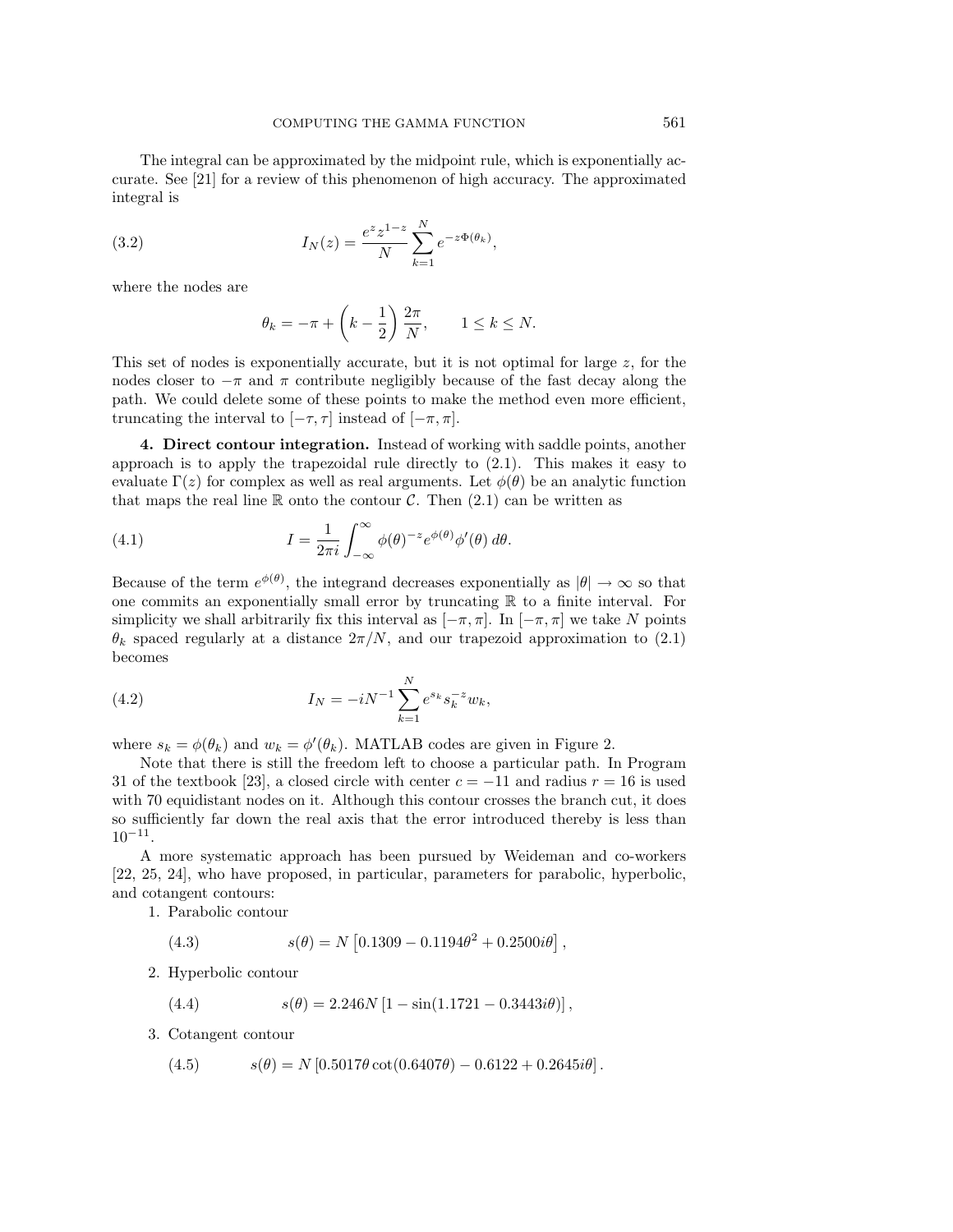```
function I = ContourIntegral(z, contour, N, f)
 [s, w] = \text{fewal}(\text{contour}, N); % contour is a function
 I = zeros(size(z)); % the different sums
 for k = 1:N % quadrature via
   I = I+w(k)*exp(s(k)).*feval(f,s(k),z); % evaluating f at the nodes
 end
function [s,w] = \text{contourCot}(N)t = (-N+1:2:N-1)*pi/N; % angles theta
 a = 0.5017; b = 0.2645i; ct = 0.6407*t; d = 0.6122;
 s = N*(a*t.*cot(ct)-d+b*t). % poles
 w = -i*(a*cot(ct)-a*ct./sin(ct).^2+b).'; % weights
function f = IntGamma(s, z)% for the reciprocal gamma function
```
 $f = s.^(z)$ ;

FIG. 2. MATLAB codes to evaluate (2.2) by (4.2). The function  $f(s) = s^{-z}$  and the contour C are defined in separate M-files and addressed as handles.



FIG. 3. Convergence of  $I_N$  to  $1/\Gamma(z)$  for the cotangent contour (4.2), (4.5), for six different values of z. The dashed line shows  $3.89^{-N}$ , confirming Weideman's analysis.

Using equidistant nodes with respect to  $\theta$ , all of these contours show geometric convergence at rates approximately  $O(3^{-N})$ . Figure 3 illustrates this behavior by showing convergence as  $N \to \infty$  for six values of z. According to Weideman the convergence rate for the cotangent contour is  $O(3.89^{-N})$ , which is shown as a dashed line in the figure.

In Figure 4, this behavior is compared in a region of the z-plane to the convergence for the parabolic and hyperbolic contours, the steepest descent contours, and the method of rational approximation to be introduced in the next section. All the methods are geometrically convergent (except steepest descents near the imaginary axis), and the cotangent contours and rational approximations are the best.

For all of these Talbot-type contours we encounter the same nonoptimality effect as for the saddle point method: The decay of the integrand is so fast that the left-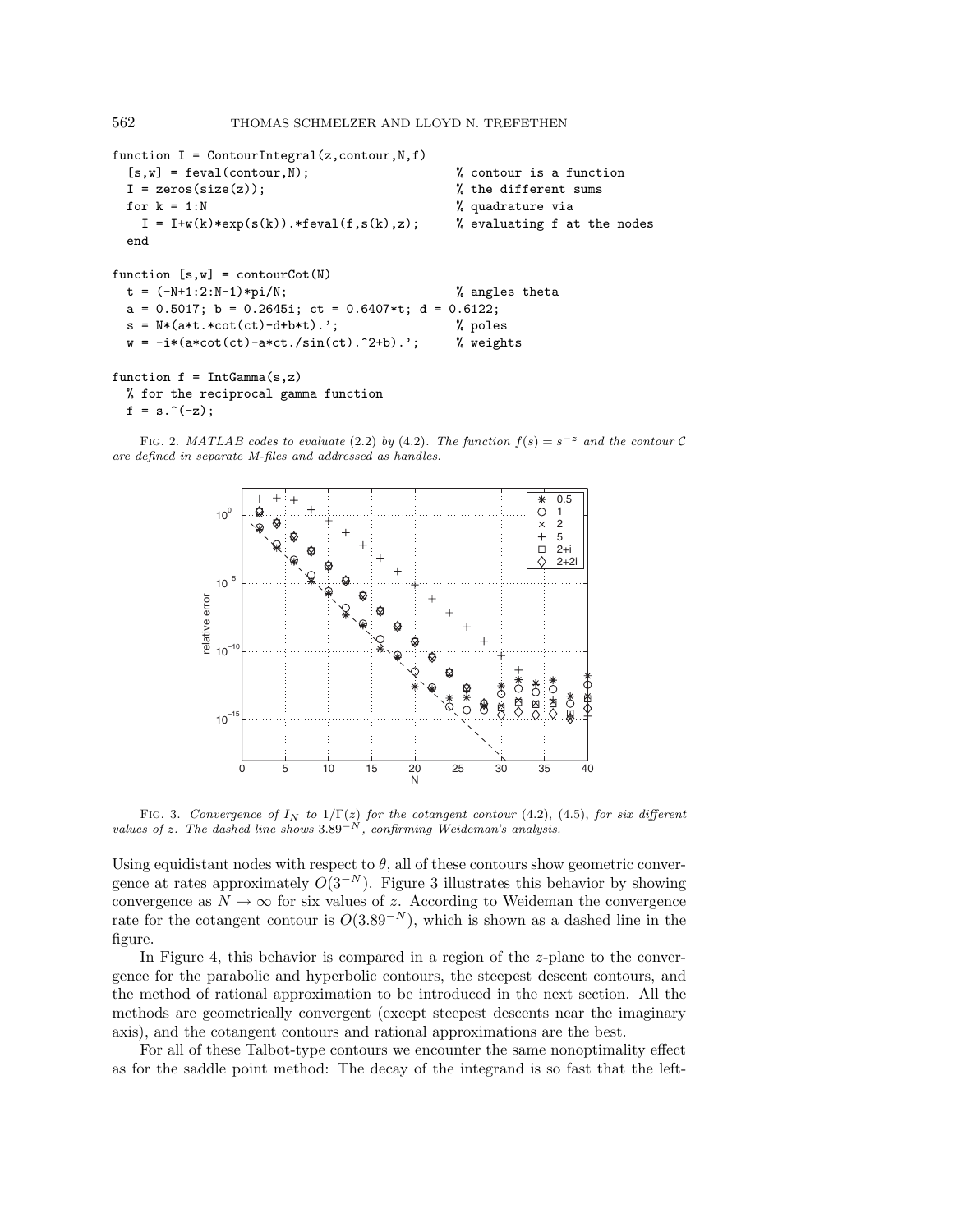

FIG. 4. Relative error in evaluating  $\Gamma(z)$  in various points of the z-plane. The color bar in (a) indicates the scale for all seven plots (logs base 10). In practice, one would improve accuracy by reducing values of z to a fundamental strip, as shown in Figures 5 and 8.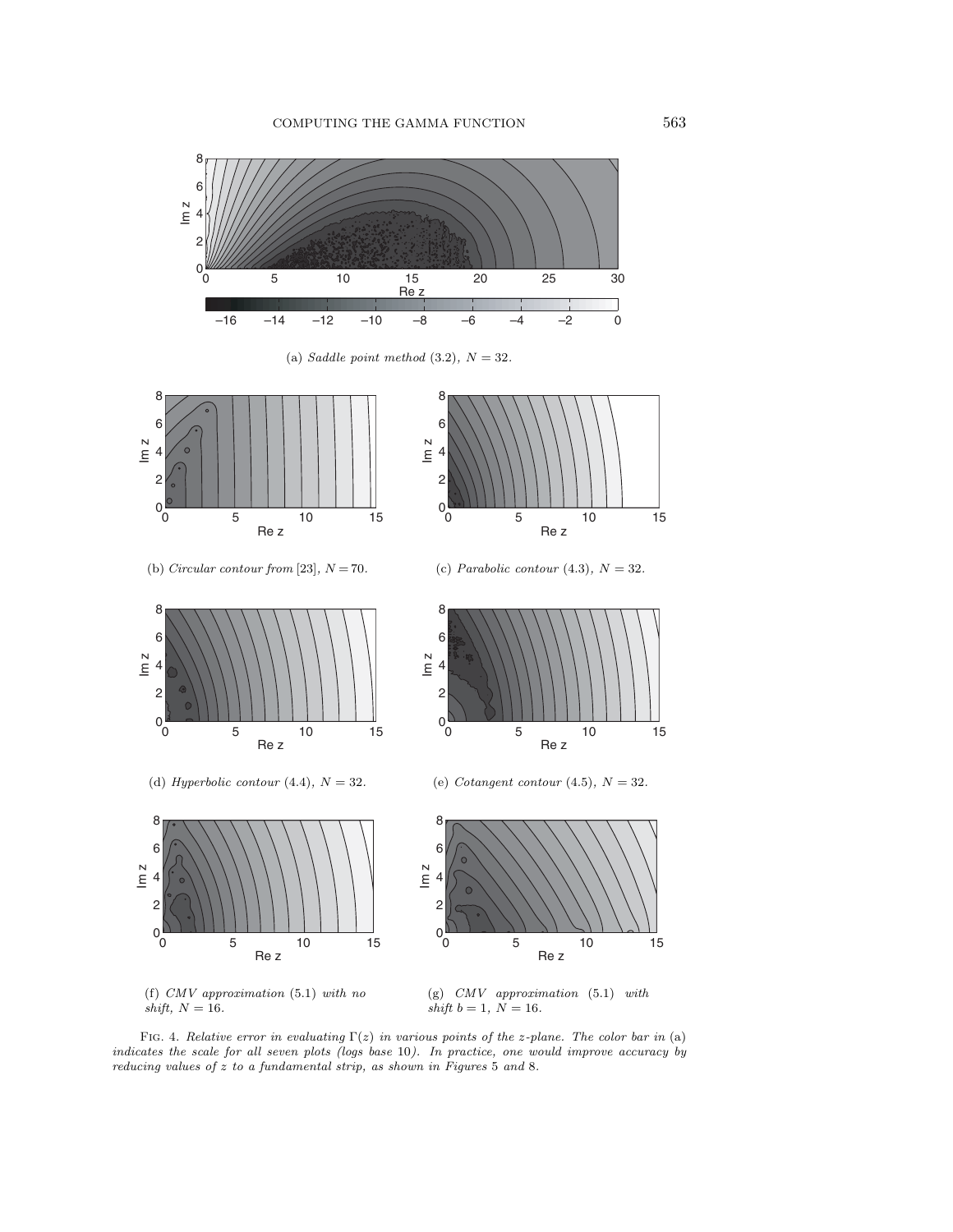

FIG. 5. Relative error in evaluating  $\Gamma(z)$  using a cotangent contour (4.5),  $N = 32$  in  $\frac{1}{2} \leq$  $\text{Re } z < \frac{3}{2}$  and applying (1.2) and (1.3) for other points of the z-plane. The shading is the same as in Figure 4.

```
% gammatalbot - Thomas Schmelzer & Nick Trefethen November 2005
%
% For real arguments this is around 20 times slower than Matlab's
% gamma, a factor roughly equal to the product of:
% 5 since this is an M-file rather than a .mex file
% 2 since it uses Talbot quadrature rather than best approximation
% 2 since the real symmetry is not exploited in the sum
function g = gammatalbot(z) % complex Gamma function
 r = \text{find}(\text{real}(z) < 0.5); % reflect to real(z) >= 0.5
 z(r) = 1-z(r);shift = floor(real(z)-0.5); \frac{1}{100} % shift to fundamental strip
 zz = z-shift;g = 1./ContourIntegral(zz,@contourCot,32,@IntGamma);
 while any(shift)>0
   f = find(shift>0);g(f) = g(f) . * zz(f);shift(f) = shift(f)-1;zz(f) = zz(f)+1;end
 g(r) = -pi./(g(r).*sin(pi*(z(r)-1))); % reflect back
  j = find(imag(z) == 0); g(j) = real(g(j)); % real inputs -> real outputs
```
FIG. 6. A MATLAB routine for computing the gamma function. The fundamental identities (1.2) and (1.3) are used to reduce all arguments to the strip  $\frac{1}{2} \leq \text{Re } z < \frac{3}{2}$ . The code makes use of the functions listed in Figure 2.

most nodes make a negligible contribution. The source of this phenomenon is the fact that Weideman's analysis considers only the factor  $e^s$  in (2.1), treating the factor  $s^{-z}$ as of order 1, whereas in fact, when z has a large real part,  $s^{-z}$  is very small. This effect is ubiquitous when computing with a fixed path and fixed nodes for all  $z \in \mathbb{C}$ . We could take advantage of it by fine-tuning Weideman's parameters in a manner specific to the gamma function, but we shall not do that here since our interest is in the application of generic methods for integrals of the form (2.2). Also, it is simpler and just as effective to use the fundamental identities (1.2) and (1.3) to reduce all arguments to the strip  $\frac{1}{2} \leq \text{Re } z < \frac{3}{2}$ . The effect of such reductions is illustrated for the cotangent contour in Figure 5. A MATLAB routine implementing this strategy is given in Figure 6.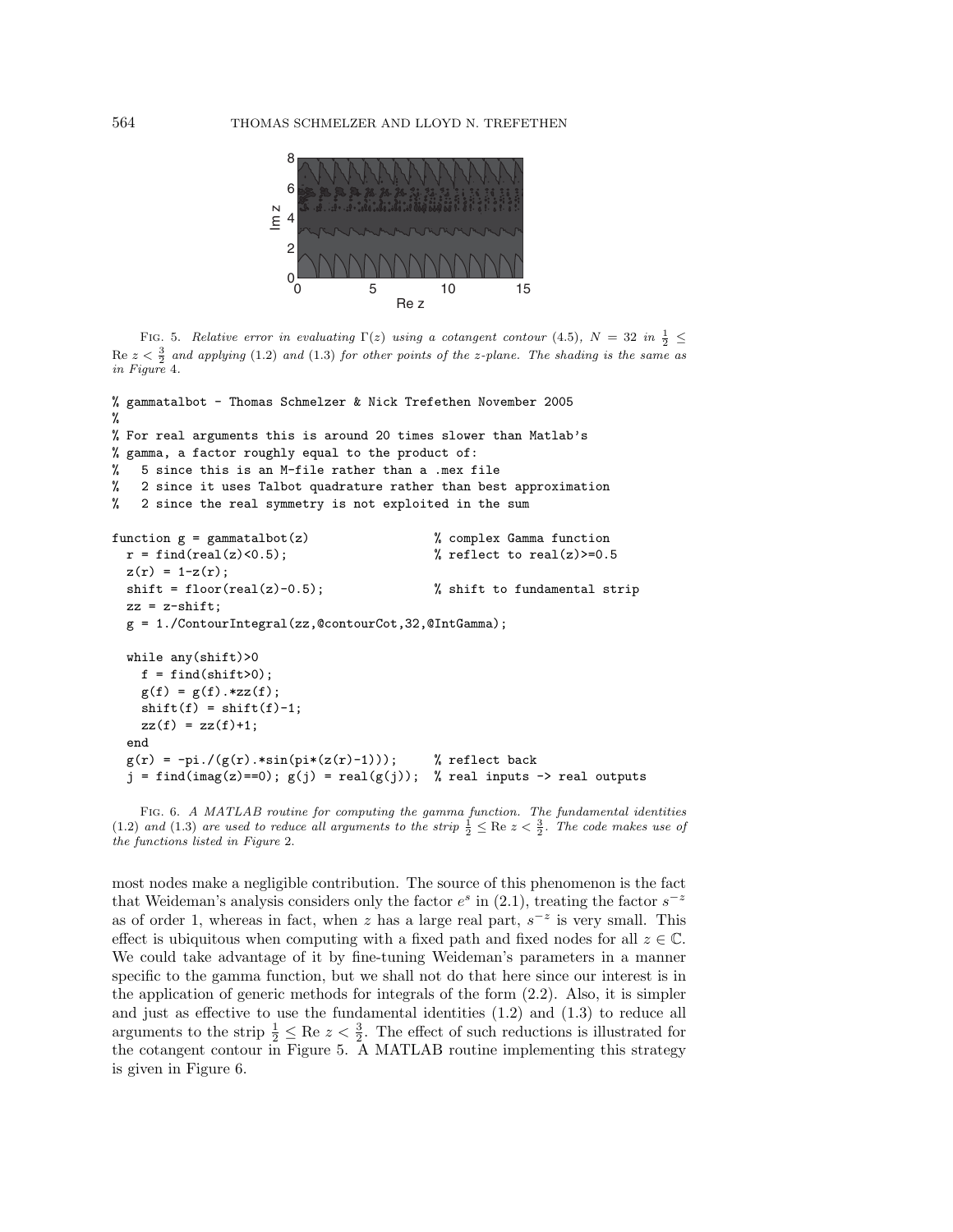**5. Rational approximation.** In a recent paper we, along with Weideman, interpreted the trapezoidal rule on a Hankel contour as a rational approximation of  $\exp(z)$  on the negative real axis [22]. The analysis of best Chebyshev approximations of this kind is a problem made famous by Cody, Meinardus, and Varga (CMV) [5]; the errors are known to decrease asymptotically at the rate  $O(H<sup>N</sup>)$ , where  $H = 1/9.28903...$  is known as *Halphen's constant* [10]. As shown in [22], these approximations can be used directly to evaluate integrals (2.2), bypassing the consideration of Talbot contours and the trapezoid rule. Given N, we define the best type  $(N, N)$  approximation to  $exp(s)$  to be the unique real rational function  $r_N^*$  of type  $(N, N)$  such that

$$
\sup_{s \in \mathbb{R}^-} |r_N^*(s) - \exp(s)| = \inf_{r \in R_N} \sup_{s \in \mathbb{R}^-} |r(s) - \exp(s)|,
$$

where  $R_N$  denotes the set of all rational functions of type  $(N,N)$ . The coefficients of the polynomials in the numerator and denominator of  $r_N^*$  are given to very high accuracy in a paper by Carpenter, Ruttan, and Varga [4]. A practical way of determining these approximants on the fly is the Carathéodory–Fejér (CF) method. (In principle, the CF approximation is not best but near-best, but its difference from the true best approximation is negligible for  $N \geq 2$  [22].) The function  $r_N^*$  can be represented in a partial fraction representation, i.e., by N poles  $p_1, \ldots, p_N$  and residues  $c_1, \ldots, c_N$ such that

$$
r_N^*(s) = \sum_{k=1}^N \frac{c_k}{s - p_k} + c_0.
$$

We define  $\tilde{r}_N(s)$  to be the portion of this expression in the sum, i.e.,  $\tilde{r}_N(s) = r_N^*(s)$  $r_N^*(\infty)$ , a rational function of type  $(N-1,N)$  whose deviation from exp(s) on  $\mathbb{R}^$ decreases at the same asymptotic rate as that of  $r_N^*$  as  $N \to \infty$ .

These rational approximants can be used as the basis of another method for evaluating  $1/\Gamma(z)$ . We simply replace  $e^s$  in (2.1) by  $\tilde{r}_N$  to obtain, with the aid of residue calculus,

(5.1) 
$$
I_N = \frac{1}{2\pi i} \int_{\mathcal{C}} \tilde{r}_N(s) s^{-z} ds = -\sum_{k=1}^N c_k p_k^{-z},
$$

which converges for  $\text{Re } z > 0$  as the decay of the integrand at infinity is fast enough. For Re  $z > 1$  we also have

(5.2) 
$$
I_N = \frac{1}{2\pi i} \int_{\mathcal{C}} r_N^*(s) s^{-z} ds.
$$

For even N the poles come in conjugate pairs and  $(5.1)$  simplifies for real z to

$$
I_N = -\sum_{k=1}^{N/2} 2 \text{Re} (c_k p_k^{-z})
$$

provided the first N/2 poles are all in the upper half-plane or all in the lower halfplane.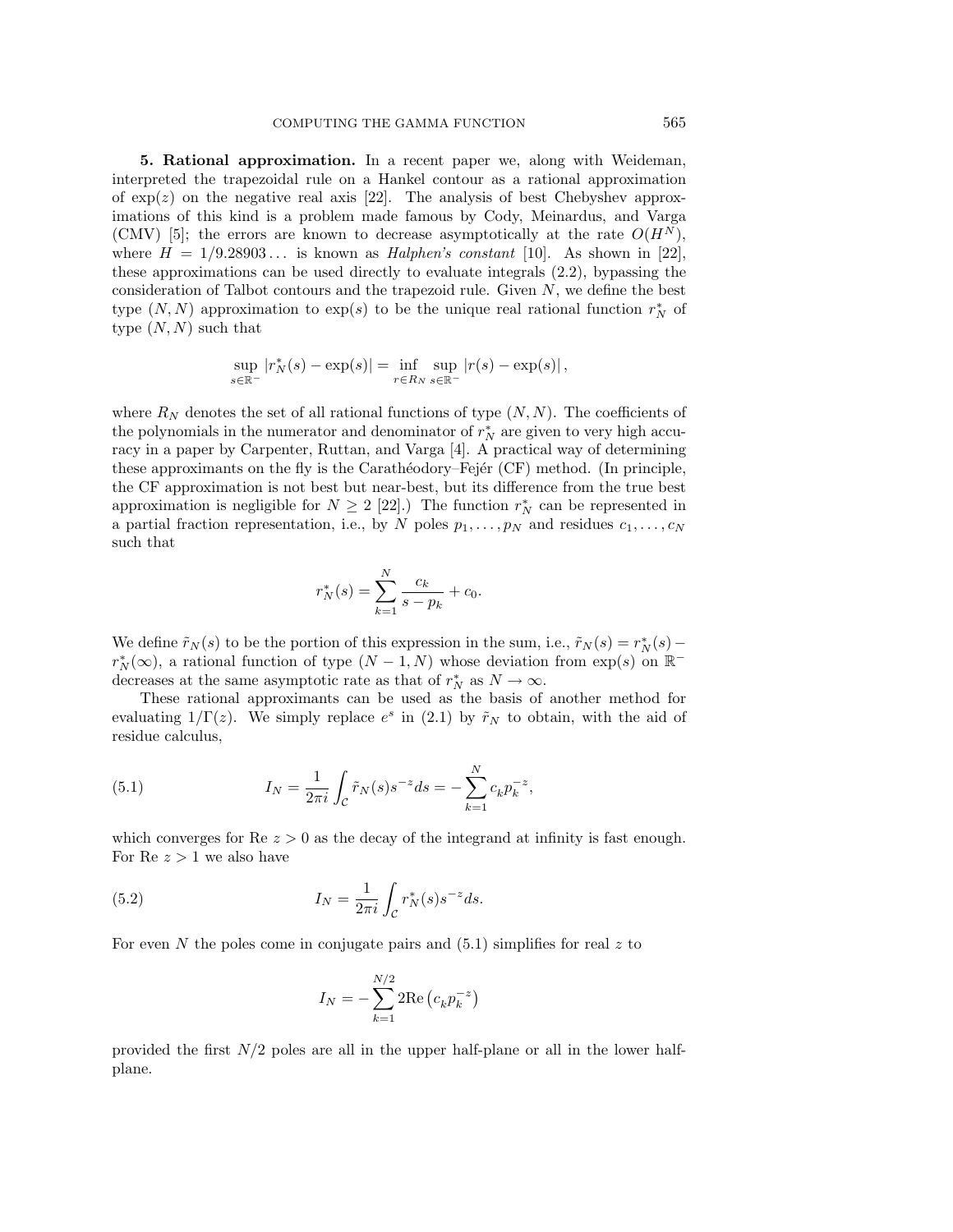

FIG. 7. Convergence for the near-best rational approximation (5.1) of type  $(N-1, N)$  with no shift. The convergence is about twice as fast as in Figure 3, with fifteen integrand evaluations sufficing to produce near machine precision. The dashed line shows 9.28903−<sup>N</sup> , confirming Theorem 5.2.



FIG. 8. Relative error in evaluating  $\Gamma(z)$  using a CMV approximation,  $N = 16$  with no shift solely in  $\frac{1}{2} \leq$  Re  $z < \frac{3}{2}$ , and applying (1.2) and (1.3) for other points of the z-plane. The shading is the same as in Figure 4.

For each z satisfying Re  $z > 0$  or Re  $z > 1$  as appropriate,  $I_N$  appears to converge to  $1/\Gamma(z)$  at a geometric rate controlled by the same constant  $H = 1/9.28903...$  as indicated in Figures 7 and 8. A proof of this claim would follow from the following result, which we believe is true but have not yet proved.

CONJECTURE 5.1. Let  $\{r_N^*\}$  be the best approximations over  $\mathbb{R}^-$  as defined above, let K be a compact set in  $\mathbb{C}$ , and let  $\left\| \cdot \right\|_K$  denote the supremum norm over K. Then

$$
\limsup_{N \to \infty} \|\exp(s) - r_N^*(s)\|_{K}^{1/N} \le H = \frac{1}{9.28903\dots}.
$$

Here is the result that follows from the conjecture.

THEOREM 5.2. Let  $\{\tilde{r}_N\}$  and  $\{r_N^*\}$  be the rational approximations defined above and let z be fixed with  $\text{Re } z > 0$ . Then the approximations (5.1) and (5.2) (provided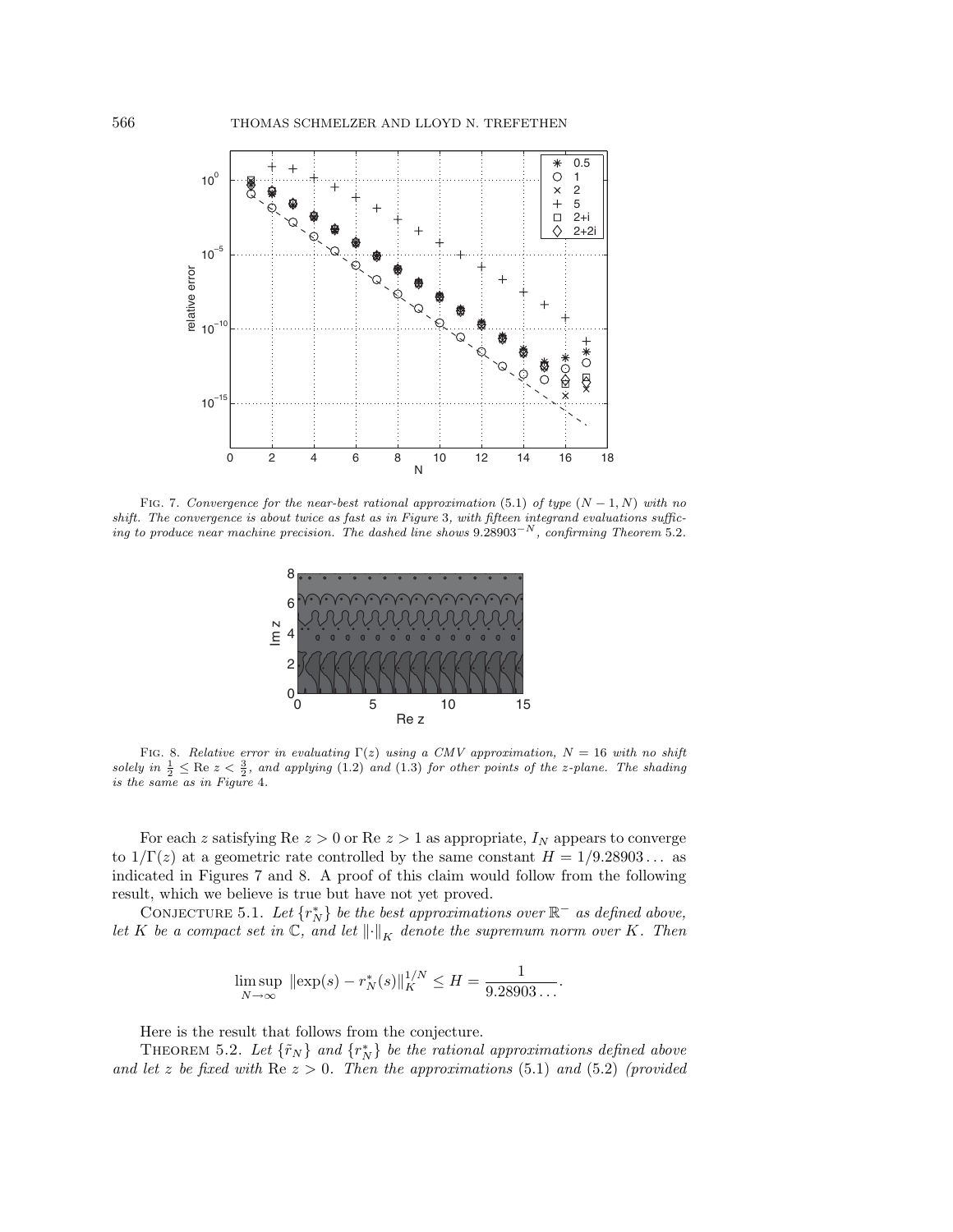$Re\ z > 1$ ) satisfy

$$
\limsup_{N \to \infty} \left| \frac{1}{\Gamma(z)} - I_N(z) \right|^{1/N} \le H = \frac{1}{9.28903\dots}.
$$

Partial proof, assuming the validity of Conjecture 5.1. We introduce a special Hankel contour  $\mathcal{C}_o$ . It consists of a circle of radius  $\rho$  enclosing the origin and two rays joining  $\rho e^{-i\pi}$  and  $\rho e^{+i\pi}$  with the point  $-\infty$ . An upper bound for the error is deduced on  $\mathcal{C}_{\rho}$ . For the case of  $r_N^*$ , for example, we get by using (2.1) and (5.2)

$$
\left|\frac{1}{\Gamma(z)} - I_N(z)\right| \leq \frac{1}{2\pi} \left\|r_N^*(s) - \exp(s)\right\|_{\mathcal{C}_\rho} \int_{\mathcal{C}_\rho} \left|s^{-z}\right| \left|ds\right|,
$$

and we note that for any  $s, |s^{-z}| \leq |s|^{-a} e^{\pi |b|}$  for  $z = a + bi$  with  $a > 1$ . From here we readily obtain

$$
\int_{\mathcal{C}_{\rho}}\left|s^{-z}\right||ds| \leq \left(2\pi + \frac{2}{a-1}\right)e^{|b|\pi}\rho^{1-a}.
$$

The convergence of  $r_N^*(s)$  to exp(s) on the circle of radius  $\rho$  can be estimated by Conjecture 5.1, and therefore

$$
\limsup_{N \to \infty} \left| \frac{1}{\Gamma(z)} - I_N(z) \right|^{1/N} \le H.
$$

It remains to show that the result just proved for  $r_N^*$  and Re  $z > 1$  also holds for  $\tilde{r}_N$ and  $\text{Re } z > 0$ . To do this split up the integral to obtain the estimate

$$
\left|\frac{1}{\Gamma(z)}-I_N(z)\right|\leq \frac{1}{2\pi}\left\|s\left(\tilde{r}_N(s)-\exp(s)\right)\right\|_{\mathcal{C}_{\rho}}\int_{\mathcal{C}_{\rho}}\left|s^{-z-1}\right|\left|ds\right|.
$$

The function  $s(\tilde{r}_N - \exp(s))$  in the left-hand term of this estimate approaches a constant as  $s \to -\infty$  for each N, since  $\tilde{r}_N - \exp(s)$  decreases at the rate  $O(s^{-1})$ . The essential point in showing that these  $N$ th roots approach  $H$  as required is to make sure that the leftmost extremum of  $\tilde{r}_N(s) - \exp(s)$  does not occur at a value of s that is exponentially large, in which case the Nth root of this value of s might fail to converge to 1. In fact, the results of Aptekarev [2] and Magnus [13] appear to confirm numerical evidence that the location of this extremum grows just algebraically, but we will not attempt a rigorous proof here.  $\Box$ 

The fundamental property  $\exp(a + b) = \exp(a)\exp(b)$  for any two complex arguments can be exploited in our algorithm. Given a positive parameter b, the function  $\tilde{r}_N^b(s) = \exp(b)\tilde{r}_N(s-b)$  can be regarded as an approximation of  $\exp(s)$  in the interval  $(-\infty, b]$ . In particular, (5.1) is the special case of this approximation for  $b = 0$ :

(5.3) 
$$
I_N^b = \frac{1}{2\pi i} \int_C \tilde{r}_N^b(s) s^{-z} ds = -\sum_{k=1}^N e^b c_k (p_k + b)^{-z}.
$$

It is easily proved that the *shifted* rational approximation  $\tilde{r}_N^b(s)$  still converges with the same asymptotic rate  $H^N$ . In experiments we have observed that a shift of  $O(1)$ gives better results especially for real arguments, as illustrated in Figures 7 and 9 and  $4(f)$  and  $4(g)$ , where we used a shift of  $b = 1$ .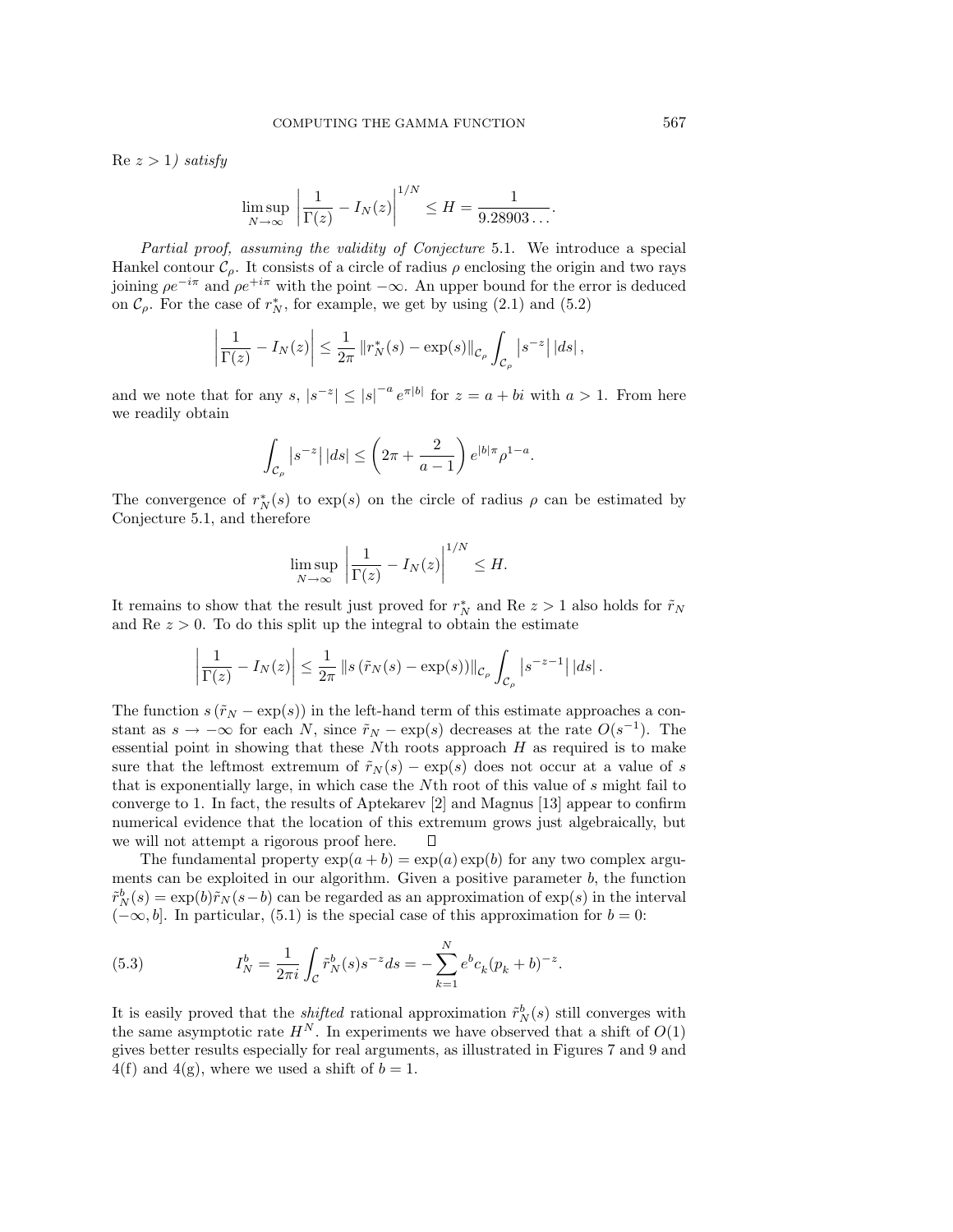

FIG. 9. Convergence for the near-best rational approximation (5.1) of type  $(N-1, N)$  with shift  $b = 1$ . Though the asymptotic behavior is the same, the constants are better than in Figure 7, and the use of such a shift might be a good idea in practice.

**6. Matrix arguments.** Hankel's contour integral (2.1) can be generalized to square matrices A, and one can apply the methods introduced here to compute  $\Gamma(A)^{-1}$ or to compute the solution vector x in a linear system  $\Gamma(A)x = c$  without computing  $\Gamma(A)$ . We have confirmed this by numerical experiments not reported here. A drawback of such methods is that it is expensive to compute  $s_k^{-A}c$  for every node; methods based on the algorithms of Spouge [18] and Lanczos [12] might be more efficient. We are currently not aware of applications where  $\Gamma(A)$  is used for matrix arguments.

**7. Other methods and existing software.** There are a variety of existing methods for computing the gamma function. Are our methods competitive with these? As far as we can tell, the answer seems to be yes; they are "in the ballpark" in the sense of coming within a factor of  $1-10$  of the best methods, notably

- the method of Lanczos [12],
- the method of Spouge [18],
- the asymptotic Stirling series [1, eq. 6.1.37].

We emphasize that these methods are specialized algorithms designed for computing the gamma function and its close relatives, whereas our ideas are applicable in a much larger framework.

**7.1. The method of Spouge.** The method of Spouge [18] is attractive because of its simplicity and precise error estimates. Spouge introduced the approximation

$$
\Gamma(z+1) \approx (z+\gamma)^{z+1/2} e^{-(z+\gamma)} \sqrt{2\pi} \left[ c_0 + \sum_{k=1}^N \frac{c_k(\gamma)}{z+k} \right],
$$

which is valid for Re  $(z + \gamma) > 0$  and dependent on a positive real parameter  $\gamma$  with  $N = \lceil \gamma \rceil - 1$ , which converges to an equality as  $\gamma \to \infty$ . Here  $c_0 = 1$ , and the other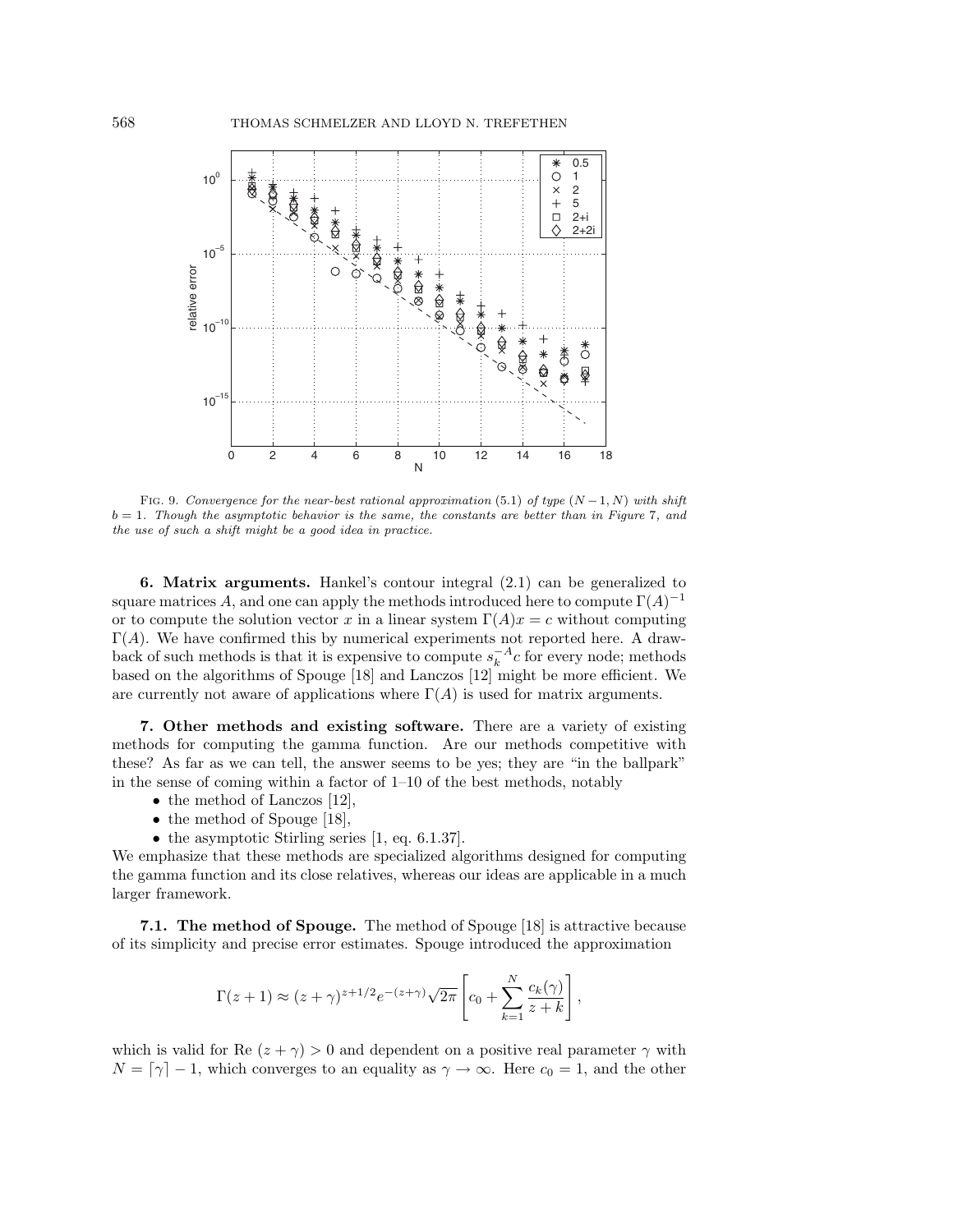coefficients are given by

$$
c_k(\gamma) = \frac{1}{\sqrt{2\pi}} \frac{(-1)^{k-1}}{(k-1)!} (-k+\gamma)^{k-1/2} e^{-k+\gamma}, \qquad 1 \le k \le N.
$$

The absolute error for this approximation can be bounded [18, Thm. 1.3.1] by

$$
E_N(z) \leq \left| \gamma(z) \frac{1}{\sqrt{N+1}(2\pi)^{N+3/2}} \right|.
$$

Note that the relative error does not depend on  $z$ , making Spouge's method especially attractive for uniform approximations in the right half-plane. The above inequality implies that the method converges at least as fast as  $(6.28<sup>-N</sup>)$ , a rate lying midway between  $(3.89^{-N})$  for Talbot contours and  $(9.29^{-N})$  for best rational approximations. Actually, experiments suggest a better convergence rate, closer to  $O(10^{-N})$ .

**7.2. The method of Lanczos.** The method of Lanczos [12] is closely related to that of Spouge. Lanczos's method is based on the fast evaluation of the integral

$$
F_{\gamma}(z) = \int_0^e \left[ v(1 - \log v) \right]^z v^{\gamma} dv,
$$

where  $\gamma$  is a positive free parameter. The integral is approximated by a rational function

$$
F_{N,\gamma}(z) = a_0 + \sum_{k=1}^{N} a_k/(z+k).
$$

A variety of methods for computing the coefficients are discussed in a recent thesis by Pugh [16]. Their rate of decay depends strongly on a good choice for  $\gamma$ . However, it is unclear if it makes sense to ask about the asymptotic behavior for  $N \to \infty$ . Little is known about the decay of the error  $|F_{\gamma}(z) - F_{N,\gamma}(z)|$  [16, Chap. 11]. Lanczos claimed that the higher  $\gamma$  becomes, the smaller is the value of the coefficients at which the convergence begins to slow down. At the same time, however, we have to wait longer before the asymptotic stage is reached. Pugh [16] calls this behavior the Lanczos shelf and is interested in finding good pairs of  $\gamma$  and N in order to guarantee a certain precision in the right half-plane. Godfrey [9] gives a 15-term expansion that provides an accuracy of about 15 significant digits along the real axis and about 13 digits in the rest of the complex plane. Because of the simple form of  $F_{N,\gamma}(z)$ , Lanczos's method is particularly suitable for matrix arguments.

**7.3. Stirling's method.** The asymptotic series that generalizes Stirling's formula<sup>1</sup> is still a standard and powerful method for evaluating the gamma function. There is a great deal of literature discussing efficient strategies and error estimates for these series (see the references in [14]). The goal here is to minimize the number of terms used to achieve the desired accuracy. This can be done in two ways, by either shifting the argument to the right or enforcing a faster asymptotic decay of the relative error using more terms in the series. (For fixed z and  $N \to \infty$  the series does not converge.) The method is especially attractive for arguments with a large real part working in an arbitrary precision environment. Using an asymptotic series for  $\log \Gamma(z)$ , the error is bounded for Re  $z \geq 0$  by  $|B_{2N}/(2N-1)| |z|^{1-2N}$ , where  $B_{2N}$ denotes a Bernoulli number. This simple error estimate is due to Spira [17].

<sup>&</sup>lt;sup>1</sup>Stirling was a student at the same Oxford college we both belong to, Balliol.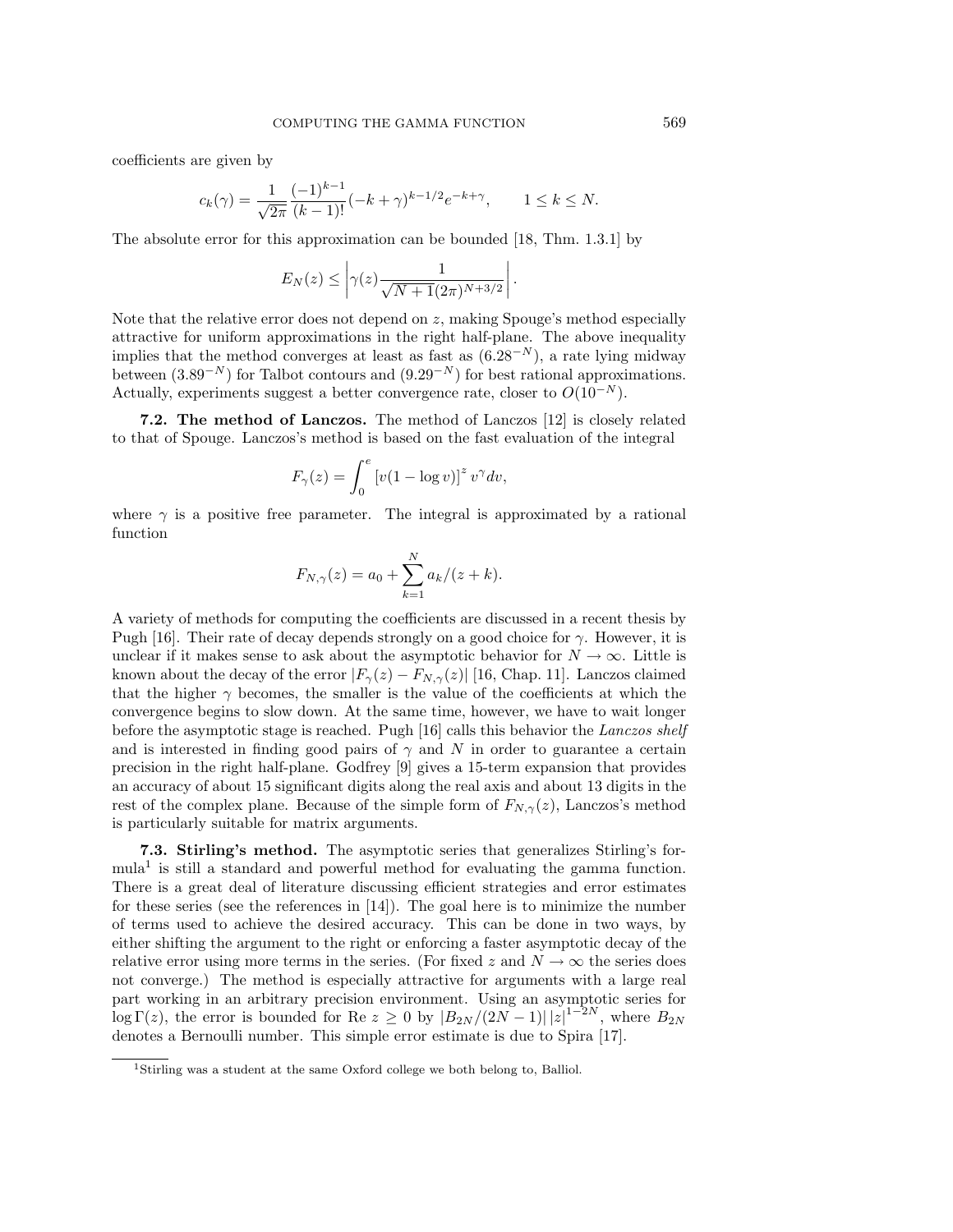**7.4. Software.** Software libraries and programming environments for scientific computing all have routines to compute the gamma function, although quite a few do not deal with complex arguments. For our small survey we explored online documentation for various products, and yet it often remains unclear exactly which methods are used. For real arguments, a popular trick is to work with a rational Chebyshev approximation on the interval  $[1, 2]$  and map this interval by the recurrence relation (1.2) to larger regions of the real line. The routine in the NAG library seems to map this interval to the whole real line, whereas  $\text{MATLAB}^2$  uses a Stirling approximation for arguments larger than 12. On the fundamental interval, MATLAB uses a rational Chebyshev approximation of type (8, 8). As the MATLAB routine was originally designed for Fortran, we imagine that many Fortran libraries use essentially the same method.

None of the above products provides a function for complex arguments. For Fortran the IMSL library has a routine of this kind. As there are no references to the work of Lanczos and Spouge in the IMSL documentation, we presume that it is based on asymptotic series. The Gnu Scientific Library provides a C function  $gs1_s f_1ngamma_{complex}$  e that evaluates  $log \Gamma(z)$  via the complex Lanczos method.

Mathematica uses the asymptotic Binet formula, which is another name for the Stirling series. We presume Maple uses the same method since the Maple documentation gives a reference to the classic book on special functions [7], which appeared before the methods of Lanczos and Spouge were introduced. Somewhat more interesting are the comments in [15]:

There are a variety of methods in use for calculating the function  $\Gamma(z)$  numerically, but none is quite as neat as the approximation derived by Lanczos. This scheme is entirely specific to the gamma function, seemingly plucked from thin air.

**8. Conclusions.** We have shown that  $\Gamma(z)$  can be evaluated with geometric accuracy by two types of generic related methods:

- applying the trapezoidal rule on Talbot contours.
- using best rational approximations on the negative real axis.

Typically the second method is about twice as fast as the first. However, the first is simpler to implement as the construction of the best rational approximation is not trivial.

Amongst the Talbot contours, the cotangent contour has the best results. Using a shift from  $(-\infty, 0]$  to  $(-\infty, 1]$ , one can improve the results for the best rational approximation a bit. For smaller values of  $z$  in the right half-plane, the approximations are excellent, and using the fundamental recurrence relation for the gamma function, one can extend the region of accuracy.

Even though the methods we have introduced are based on generic tools rather than on specific analysis of the gamma function, they are competitive with existing ones. The gamma function is just one of many special functions that have integral representations which can be evaluated efficiently by Talbot-type contours and rational approximations (see [8] for further examples). We believe that these methods can be useful in many areas of scientific computing.

Acknowledgments. We are grateful to André Weideman for discussions throughout this project, to Nico Temme for expert advice on the gamma function, and to

<sup>&</sup>lt;sup>2</sup>In MATLAB 7.0 the command type gamma gives the source code of the corresponding mex-file. Previous versions do not offer this possibility.